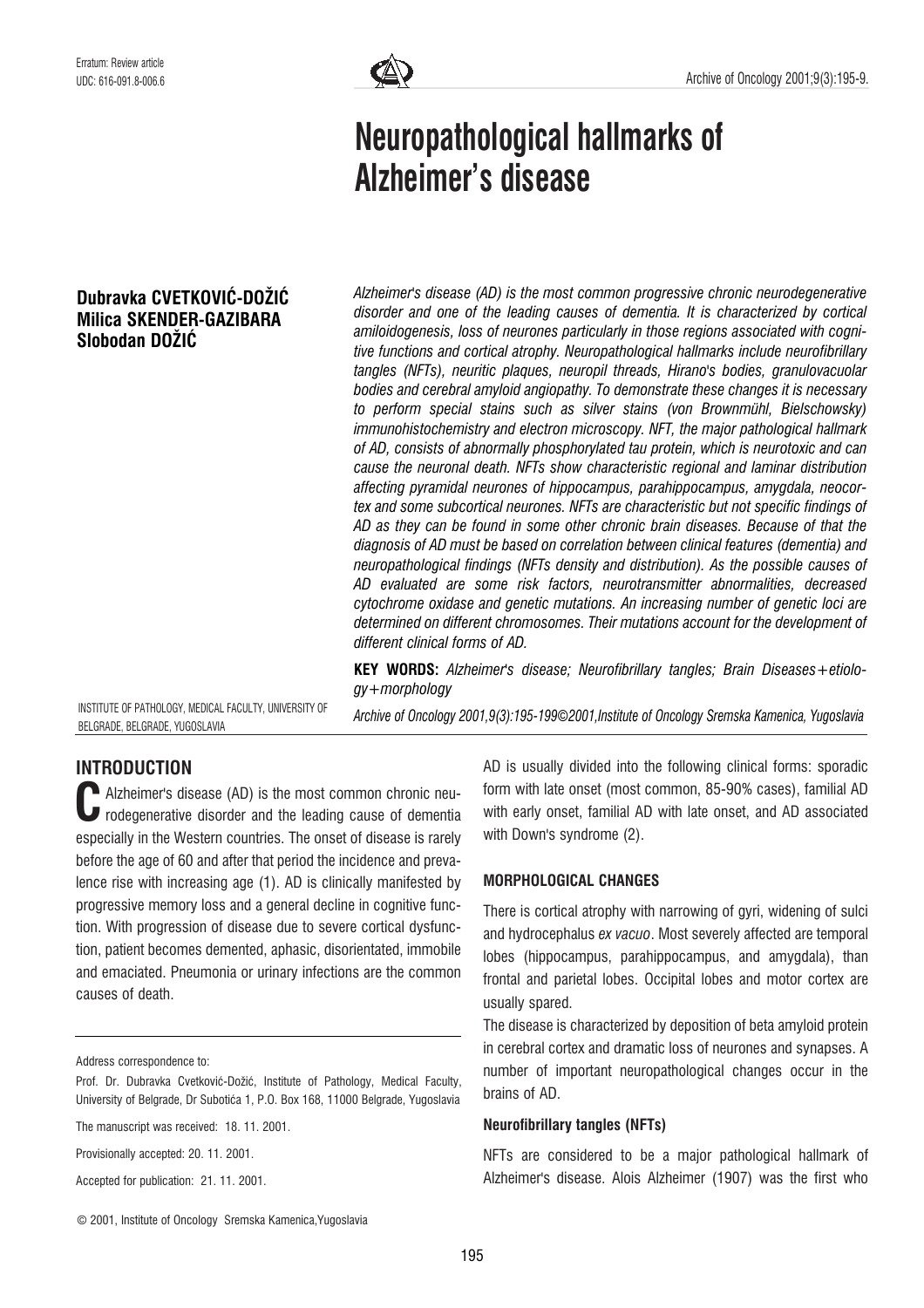#### Cvetković-Dožić D.

described the NFT in the soma of cortical neurons in a 51-years old women who had had a 5-year history of progressive dementia. NFTs develop within the pyramidal neuronal soma as argentophilic filamentous inclusions, which extend into the neuronal processes (Figure 1). They are flame or globoid in shape.



Figure 1. Alzheimer's disease; Hippocampal pyramidal neurons with darkly stained -neurofibrillary tangles; Bielschowsky silver stain modification

After deterioration of the parent cell, the NFT persists in neuropile for a long time as an extraneuronal structure.

NFT consists of highly insoluble and proteolysis-resistant paired helicial filaments (PHF) in addition to 15  $n$ m wide straight filaments and amorphous material of unknown biochemical composition. PHFs are composed of protofilaments containing proteins that are immunologically related to normal cytoskeletal proteins. PHFs appear as left handed double helices with diameter of 20- 24  $\eta$ m and priodicity of 160  $\eta$ m. The main subunits of PHFs are altered forms of microtubule associated tau protein which undergo abnormal phosphorylation (3). Abnormally phosphorylated tau protein is believed to be neurotoxic and can be the cause of neuronal death. Apart from perikaryal NFT, PHFs are also found in dystrophic neurites associated with plaques formation and neuropil threads (4). Besides tau protein, the immunoreactivity for beta amyloid protein (beta /A4 protein) and ubiquitin can be found in NFT (5).

In general, NFTs show a rather striking predilection to affect particular areas of the AD brains. Their density is highest in the pyramidal neurones of the medial temporal lobe (amygdala, CA1 area of hippocampus, subiculum, layers II and IV of the entorhinal cortex) and moderate in the layers III and V of the association cortex

of the frontal, temporal and parietal lobe. The major subcortical neurones affected by NFT are cholinergic neurones of the basal nucleus of Meynert, noradrenergic neurones of locus coeruleus and serotonergic neurones of raphe nuclei. The characteristic and laminar distribution of NFTs supports the hypothesis that pathological process in AD may spread along a sequence of corticocortical connections between the association cortical areas and the hippocampal formation. The NFTs occur in neuron clusters that give rise to the feed forward and feedback cortico-cortical projections occurring between cortical and subcortical region (6). The loss of these systems leads to the disconnection between hippocampus and neocortex and between neocortical association areas resulting in the disintegration of intellectual function (7).

NFTs can also be found in several other disorders (Down's syndrome, postencephalic parkinsonism, subacute sclerosing panencephalitis, amyotrophic lateral sclerosis, parkinson-dementia complex from Guam, and dementia pugilistica) as well as in normal aging brains of nondemented individuals. Because NFTs are characteristic but not specific findings of AD, the diagnosis of AD must be based on correlation between clinical features (dementia) and neuropathological findings (NFT density and characteristic distribution) (2).

Using H&E stains it is difficult to identify NFTs in tissue sections. They can be visualized by various silver stains (von Brownmühl, Bielschowsky and modifications), using histochemical methods such as thioflavine S, immunohistochemically with anti tau antibody and by electronmicroscopical investigations.

#### Neuritic plaques (NP)

Neuritic (amyloid, senile) plaques are foci of enlarged axons, synaptic terminals and dendrites, associated with extracellular beta/A4 amyloid. They appear as spherical areas with amyloidpositive core surrounded by argentophilic material. NPs are generally confined to the cerebral cortex (Figures 2a and 2b). The sites of predilection are amygdala, CA1 area of hippocampus, subiculum and layers II, III and V of the entorhinal cortex.

There are several plaque subtypes. The two most prominent are diffuse and classic plaques. Diffuse or immature plaque consists of beta/A4 in a non-aggregated form, free of any neuritic involvement. This form should be aggregated at some stage of the disease. It was shown that beta/A4 deposits promote neuritic interactions that result in neurite dystrophy. Classic plaque consists of fibrils of aggregated beta/A4 core surrounded by clear halo with dystrophic neurites (DN), activated microglia and reactive astrocytes at the periphery. DN within plaque consists of distended axons, dendrites and synaptic terminals. DN exhibits immunoreactivity for amyloid precursor protein, growth associated protein (GAP43), tau, ubiquitin and neurofilaments (4,8).

Histologic and immunohistochemical methods used to demon-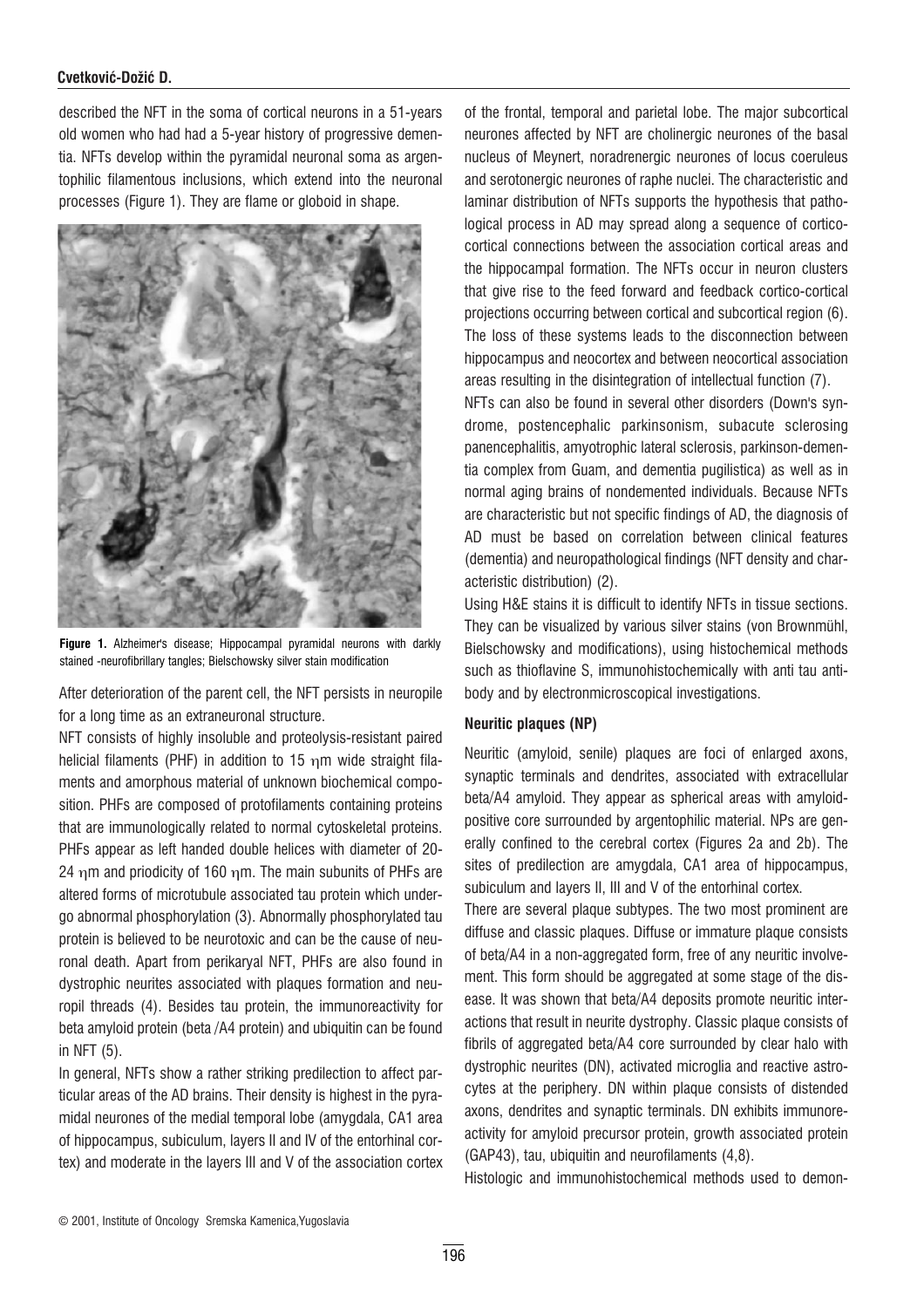strate NP include Congo red, thioflavine S, silver stains and immunohistochemical stains that can demonstrate various biochemical components of the plaques. It is difficult to see NP in ordinary H&E preparations.



#### Hirano's bodies (HBs)

HBs are eosinophilic intraneural structures, most often found in the hippocampal pyramidal neurones. They are best seen in H&E preparations (Figure 4). Ultrastructurally HB consists of crystal-



Figure 2. Alzheimer's disease; Neuritic plaques are seen in the cerebral cortex of the frontal gyrus. a) Congo red; b) Beta-amyloid immunostaining

#### Neuropil threads (NTs)

NTs appear as argentophilic network of fragmented and twisted fibers in the neuropil (Figure 3). They are formed within axons, dendrites and presynaptic terminals. NTs are often associated with NFTs, but are independent of NPs. Ultrastructurally, NTs are composed of PHF. Immunohistochemical techniques revealed that they contain tau and ubiquitin (4).



Figure 3. Alzheimer's disease. Neuropil threads. Argentophilic network of fragmented and twisted fibers in the neuropil is seen between two neurons with "corksrew-shaped" neurofibrillary tangles. Bielschowsky silver stain modification

loid arrays of interlacing filaments displaying either a lattice-like or herringbone configuration (9).



Figure 4. Alzheimer's disease; Hirano's body; Eosinophilic intraneural structure in the hippocampal pyramidal neuron (arrow); Hematoxylin-eosin stain

#### Granulovacuolar bodies (GVB)

GVBs appear as round vacuoles (3-4 microns) with a dense core which stains blue in H&E and are argentophilic (Figure 5). They are confined to the soma of hippocampal pyramidal neurone (9). The significance of HB and GVB is unknown.

#### Cerebral amyloid (congophilic) angiopathy (CAA)

CAA appears as an accumulation of beta/A4 amyloid filaments within walls of small arteries and arterioles of the leptomeninges and cerebral cortex (Figure 6). Beta/A4 can also be deposited within cerebral cortical capillaries when it usually makes a spikelike projections into the brain parenchyma (10). CAA is rarely demonstrable in the white matter and brainstem. CAA may be the cause of small cortical infarcts and hemorrhage. The methods used to demonstrate CAA are Congo red, thioflavine S, silver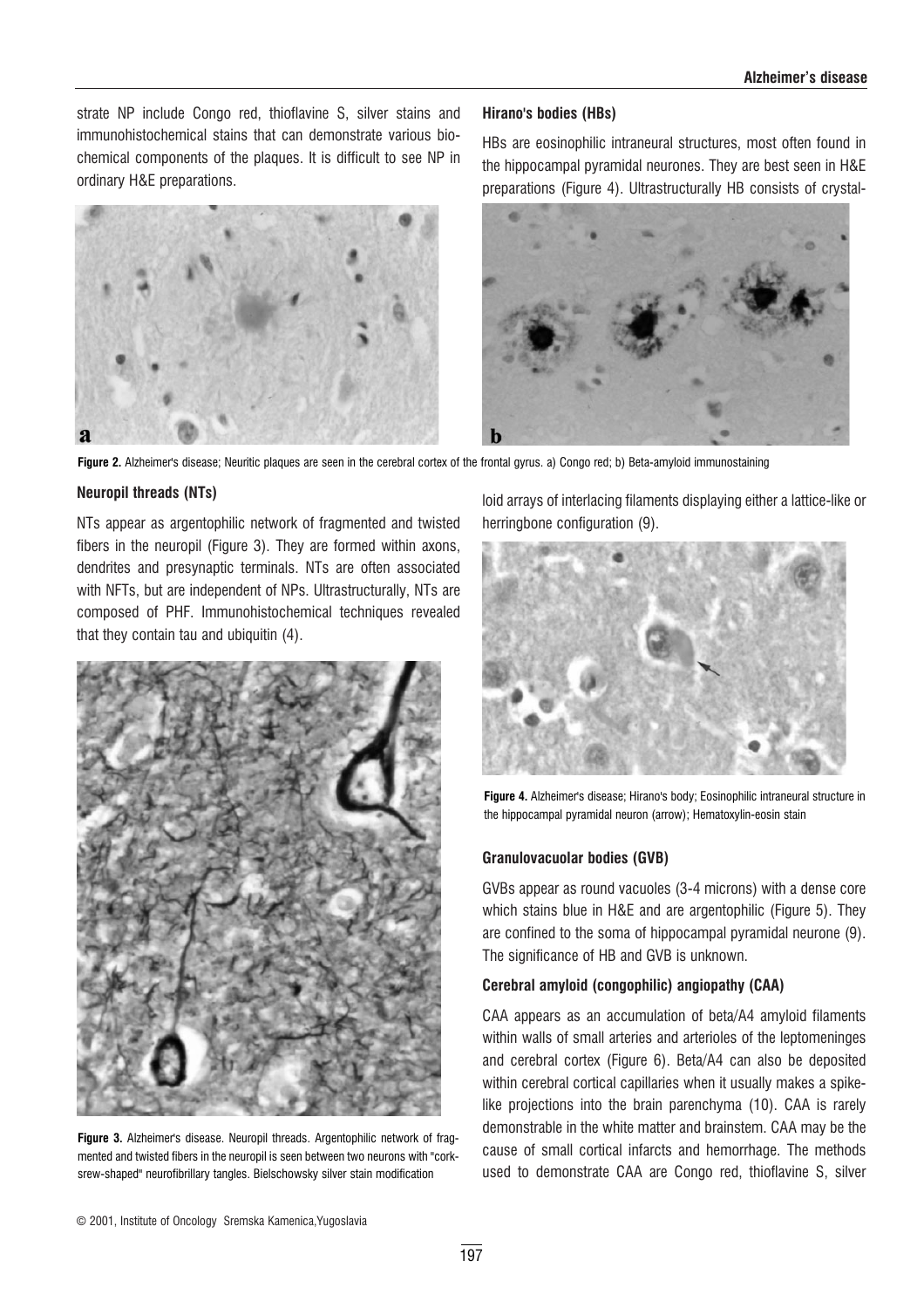#### Cvetković-Dožić D.

stains and immunoperoxidase staining with antibody to beta/A4 protein.



Figure 5. Alzheimer's disease; Granulovacuolar bodies; Round vacuoles with dense core in the hippocampal pyramidal neurons (arrows); Hematoxylin-eosin stain



Figure 6. Alzheimer's disease; Cerebral amyloid angiopathy; Beta-amyloid is present in the leptomeningeal arteries and in arterioles penetrating into the cortex; Beta-amyloid immunostaining

#### **PATHOGENESIS**

In attempt to explain the causes of AD, only two factors stand out as having a major influence on the occurrence of AD. These are age and genetics. The association with age is not completely understood, but is likely to involve both environmental and genetic factors. Other possible risk factors are family history, maternal age, head injury, socioeconomic status (level of education and occupation), and environmental exposures (electromagnetic fields or aluminum in drinking water). Treatable diseases such as cardiac arrhythmia and diabetes have recently been reported to increase the risk for AD, while long-term use of estrogen replacement therapy in post menopausal women may act as protective factor  $(1)$ .

#### Neurotransmitter abnormalities

There is a dramatic decline in activity of cortical choline acetyltransferase (ChAT) with depletion of cortical acetylcholine in AD brains. The cholinergic neurones in the nucleus basalis of Meynert are markedly affected. Other neurotransmitters such as serotinin, noradrenaline, dopamine and glutamate are less affected (1).

#### Cytochrome oxidase abnormalities

It was postulated that defect in the key mitochondrial electron transport chain enzyme cytochrome oxidase (CO) may be the fundamental cause of AD (11). This notion is particularly attractive as in vitro data indicate that a CO defect could alter processing of the beta-amyloid precursor protein. Proteins levels of mitochondrial- and nuclear- encoded CO subunits are moderately reduced in temporal and parietal cortex, but not in relatively spared brain areas in AD. The decreased CO in brain areas having reduced neuronal activity may be the secondary event consequent to the primary neurodegenerative process (12).

#### Molecular pathogenesis

An increasing number of genetic loci are determined on different chromosomes.

Molecular analysis of beta amyloid of AD reveals that it is derived from a large molecule termed amyloid precursor protein (APP). APP is an integral membrane glycoprotein, which is expressed in almost all tissues and cell lines, with gene locus on chromosome 21. Under the normal APP processing there is the formation of soluble APP molecule, which appears to have a function on neuronal regulation. The normal regulation of APP processing is controlled by a positive feedback system from cholinergic neurones. As a result of abnormal APP processing arises beta-pleated sheet configuration of amyloid, also known as beta/A4 amyloid. There is some convincing evidence that beta/A4 is directly neurotoxic by disrupting the function of membrane proteins involved in the neuron's calcium homeostasis. It seems that the mutations at the APP gene are clustered within and around the amyloidogenic region and increase the amount of beta/A4 amyloid formations by various mechanisms. These mutations account for the early onset familial AD (13).

Recently it was shown that many other early onset familial ADs were linked to a locus on chromosome 14. The mutant gene encodes a protein-designated presenilin-1 (PS-1) that is predicted to be an integral membrane protein (14). In addition, a few Italian and Volga German families with early onset familial AD were linked to locus on chromosome 1. The mutant gene encodes a protein presenilin-2 (PS-2) (15). How these proteins participate in the pathogenesis of AD is unknown. Preliminary data suggest that these mutations act through the APP/betaA4 final common pathway.

Many other genetic risk factors are now being evaluated, the most important of which is the e4 allele of apolipoprotein E (ApoE) (16). It was described that ApoE family of lipoproteins with gene